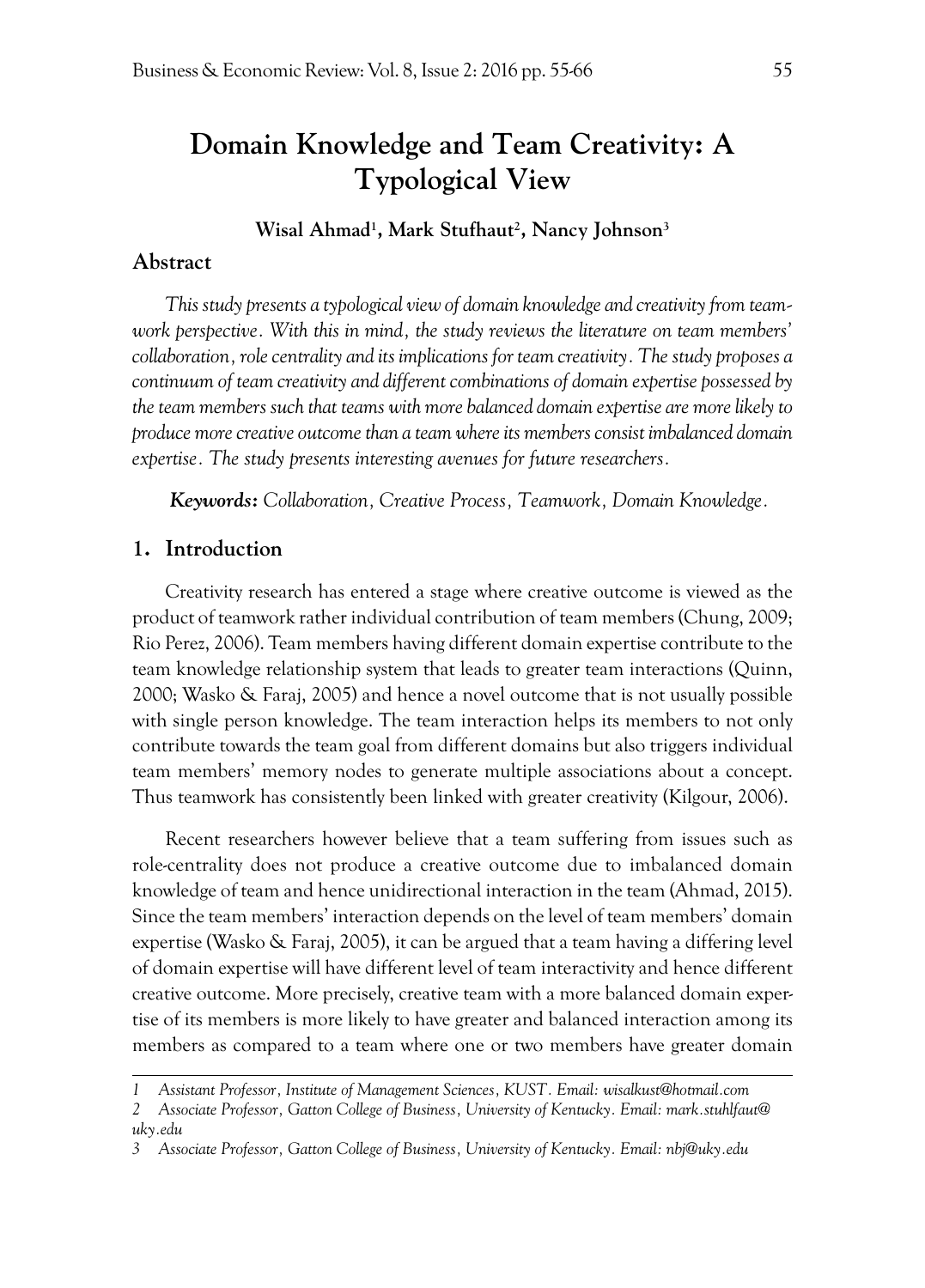competency but others have not. In such a scenario, what has been termed by researchers (Ahmad, 2015), the issue of role-centrality will arise and the team outcome will mainly reflect the contribution of few team members who have predominantly greater domain expertise. In such a situation, the interaction will be mainly centered towards the senior most members who will act as the decision making authority. Research has found that such teams are least interactive such that communication flows from the most senior towards the junior member and the final decision is not based on objective and logical grounds rather rests with the senior member (Ahmad, 2015). This is so because senior members are widely regarded for their lifelong experiences. However, this is a mean of high cost to the organization in terms of innovations and hence failure to gain greater competitive advantage. Hence, this study addresses the issue of domain knowledge configuration in creative teams in order to fully understand the qualities of creative team that better produces a greater creative outcome. This research primarily addresses the question "how different teams with varying level of domain knowledge affect the team level creativity? To address this primary question, the research answers the following sub-questions. (i) Does high and balanced domain knowledge of team members produce the highest level of creative outcome compared to other teams? (ii) Does a team having its members with high but moderately imbalanced domain knowledge produce greater creative outcome than a team having its members possess low but highly balanced domain knowledge?

#### **2. Literature Review**

The domain knowledge has been stated as the major driver of creativity (Amabilie, 1995; Kilgour, 2006). Greater domain knowledge provides greater mental resources to a creative person and facilitates him in search for alternatives and forming different associations in order to find a novel solution to a given problem (Amabile & Khaire, 2008; Zhang & Bartol, 2010). Recent shift in creativity research looking at creativity as a group effort (Chung, 2009; Johar, Holbrook & Stern, 2001; Rio Perez, 2006) rather the outcome of a single person. Chung (2009) further necessitates it to look at the domain knowledge configuration of a team that could produce a creative outcome rather a routine solution to a given problem. This is mainly due to the reason that although domain knowledge of team members plays a detrimental role in the production of a novel outcome, however, recent research work also provides sufficient evidence which states that a more creative team is one where besides other issues, the team members possess an equal and balanced domain knowledge (Ahmad, 2015). Further, Ahmad (2015) also found that in other least creative teams, there existed a serious issue of role-centrality where the most senior team member dominated the entire collaborative functions including communication, goal sharing and many other interactive activities in team. One of the major reasons for role centrality issue in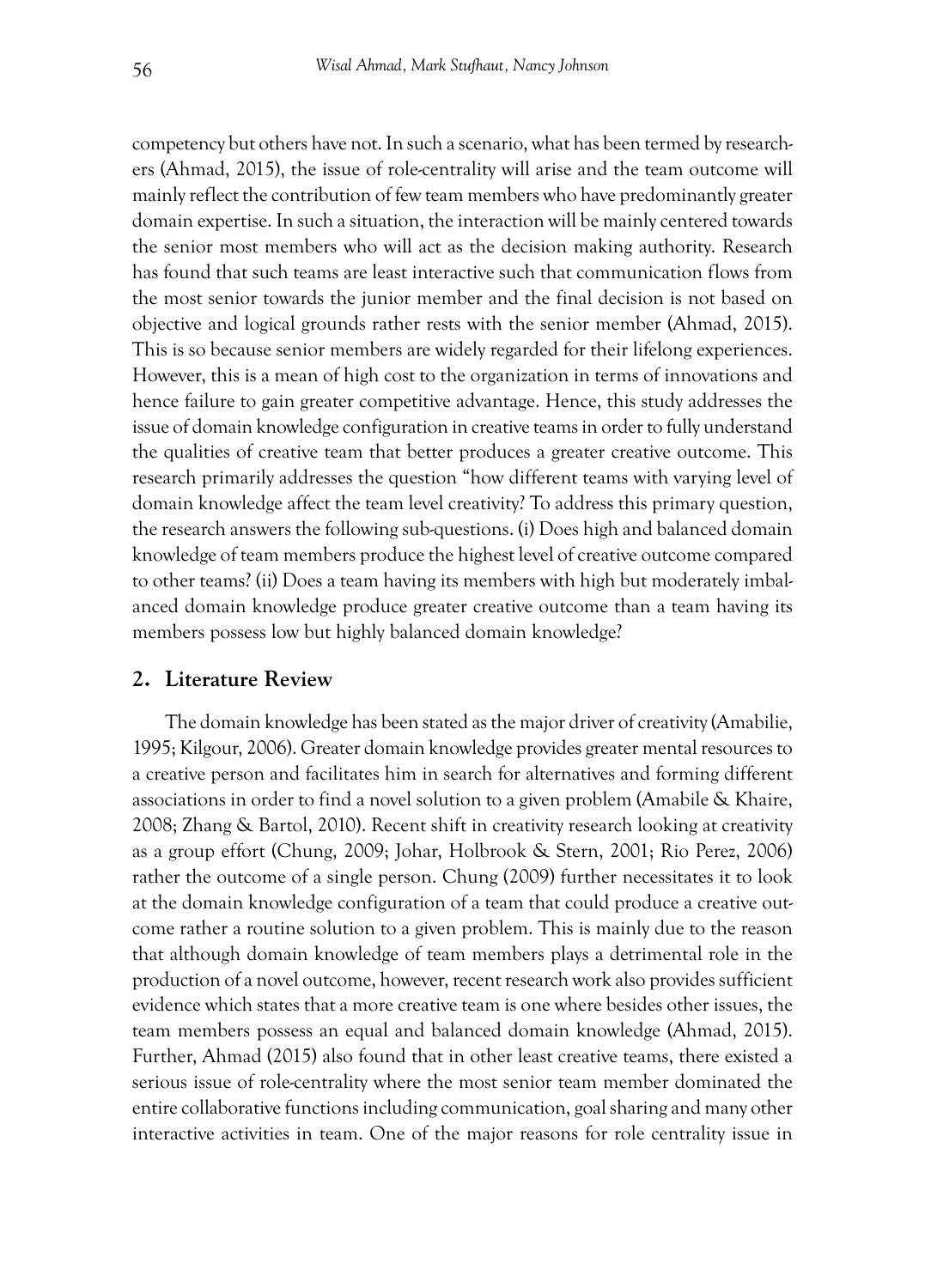creative teams has been found to be the greater domain expertise of a team members compared to other team members (Ahmad, 2015). Hence it implies that domain competence and expertise of team members should be well balanced so that all team members should equally contribute from their respective areas of expertise towards the team goal. Only then a team can be able to integrate and reap the benefits of team diverse expertise.

In real practice, organizations particularly those where creativity and innovation is a central matter such as computer and other technology firms, advertising industry etc. tasks are performed in teams. The composition of these working teams however vary in terms of team members' domain expertise due to greater turnover among the team members for better offers by other such companies. Thus, a team may be such where majority of team members possess high domain expertise with a few members who are in the initial stage of their career and hence have less domain expertise. Parallel with the same but opposite line, a team may also be composed of members with one or a few members possessing high domain expertise with majority of other team members having less domain expertise. Such teams have been termed as "imbalanced team" (Ahmad, 2015).

Extensive review of literature in various research areas including knowledge management (Massey, Montoya-Weiss, & O'Driscoll, 2002), creativity and innovation (Gilson, Mathieu, Shalley, & Ruddy, 2005), team diversity (Somech, 2006; Jehn, Northcraft, & Neale, 1999) and decision making in groups (Brodbeck, Kerschreiter, Mojzisch, & Schulz-Hardt, 2007; Lu, Yuan, & McLeod, 2012) guides us in this regard with two shared assumptions; First, that novel and creative idea generation is contingent upon an individual access to diverse knowledge pool (Homan, Van Knippenberg, Van Kleef, & De Dreu, 2007; Polzer, Milton, & Swann, 2002; Gibson & Gibbs, 2006; Hambrick, Cho, & Chen, 1996) and second, that there must be sufficient knowledge sharing among team members so that diverse expertise could be cross-fertilized for knowledge generation and creative outcome to occur (Gong, Kim, Zhu, & Lee, 2013; Hargadon & Bechky, 2006; Paulus, 2008; Srivastava, Bartol, & Locke, 2006; Tiwana & McLean, 2005). This all reflect that team members should have high but similar level of domain expertise in order to avoid role-centrality by one team member possessing substantially higher domain knowledge and which hinders the team interaction process, the knowledge sharing process in a team and hence the occurrence of creative outcome by a team (Leenders, van Engelen & Kratzer, 2003; Paulus & Yang, 2000; Taggar, 2002; Freeman, 1979). The role centrality theory as discussed in this study and which served as one of the main base for developing domain expertise and team creativity typology in this study is also supported by various team work researchers (De Dreu 2007; Majchrzak, More, & Faraj, 2012; Kratzer, Leenders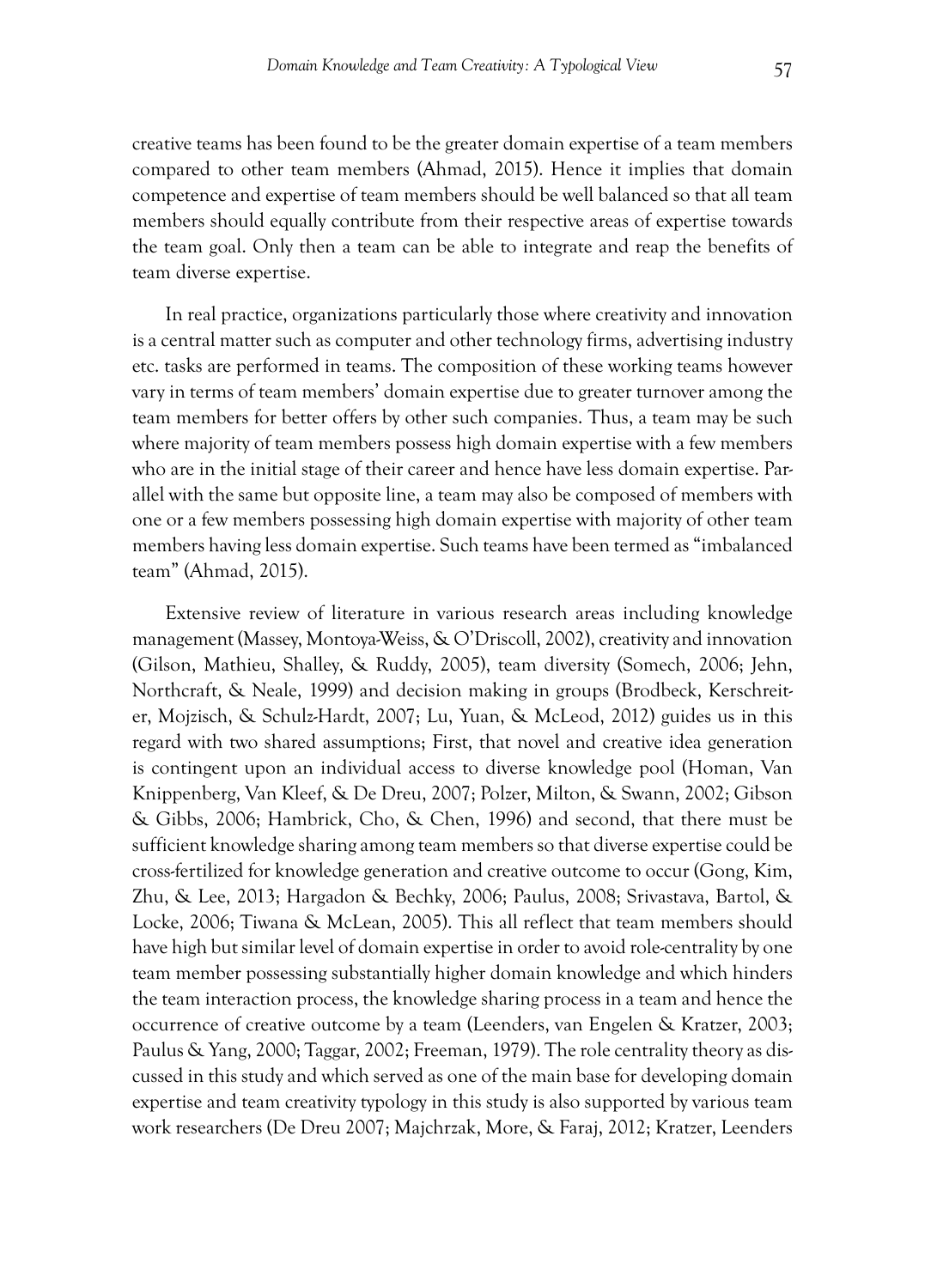& van Engelen, 2005). Team role-centrality refers to the extent to which interactions in a team are concentrated in one or few individuals rather than distributed equally among all members (Mehra, Kilduff & Brass, 2001; Sparrowe, Liden, Wayne & Kraimer, 2001; Costenbader &Valente, 2003; Perry-Smith & Shalley, 2003). According to Reagans and McEvily (2003), high centrality in teams decreases team members' inter-connectedness, harms team cohesiveness and discourages flow of information within the teams. De Dreu (2007) and Majchrzak et al. (2012) go beyond the mere knowledge sharing in teams and argue that team members should not only indulge in knowledge sharing but also the sharing of knowledge should be elaborative enough for the recipient to fully comprehend and digest (De Dreu 2007; Majchrzak et al., 2012). This will further enhance the individual team members' domain expertise (Ahmad, 2015) as well as synergize the individual team members' creativity (Woodman, Sawyer & Griffin, 1993; Amabile, 1997) leading to greater mental resources, large number of associations which will ultimately result in greater creative outcome (Keller, 1993).

Thus, building on domain knowledge (Homan et al., 2007; Gibson & Gibbs, 2006) as well as role centrality theory (Mehra et al., 2001; Perry-Smith & Shalley, 2003; Ahmad, 2015), teams in any of such imbalanced situations will least likely produce a creative outcome due to either greater role centrality in team, less domain knowledge and less integration of team members' knowledge integration respectively. More particularly, teams with majority of its members possessing less domain competency and one or few team members having greater domain expertise will suffer from less integration of team members' knowledge as well as greater centrality of the team affairs by one or two members who are more senior and possess greater domain knowledge. Thus its creative outcome will be the reflection of only one or two of its members without accommodating the creative efforts of other team members. This is so because teams with the majority of its members possessing less domain expertise with major role of highly experienced team member has been found to be less interactive where communication is unidirectional that flows only from the senior member towards other members possessing very less domain expertise (Ahmad, 2015). Similarly, a team made up of more experts and few members in initial stage of their career (less domain knowledge), though the degree of creativity will improve compared to the earlier one due to greater domain expertise and hence greater interaction among the respective team members, however such a team will again overlook the team member being a novice and hence having less domain knowledge.

As far as teams having its members possess low but equal domain knowledge is concerned, it is more likely that the team members will freely collaborate with high degree interaction in all phases of creative outcome development since the team will not be dominated by a single team member and the outcome will reflect the contri-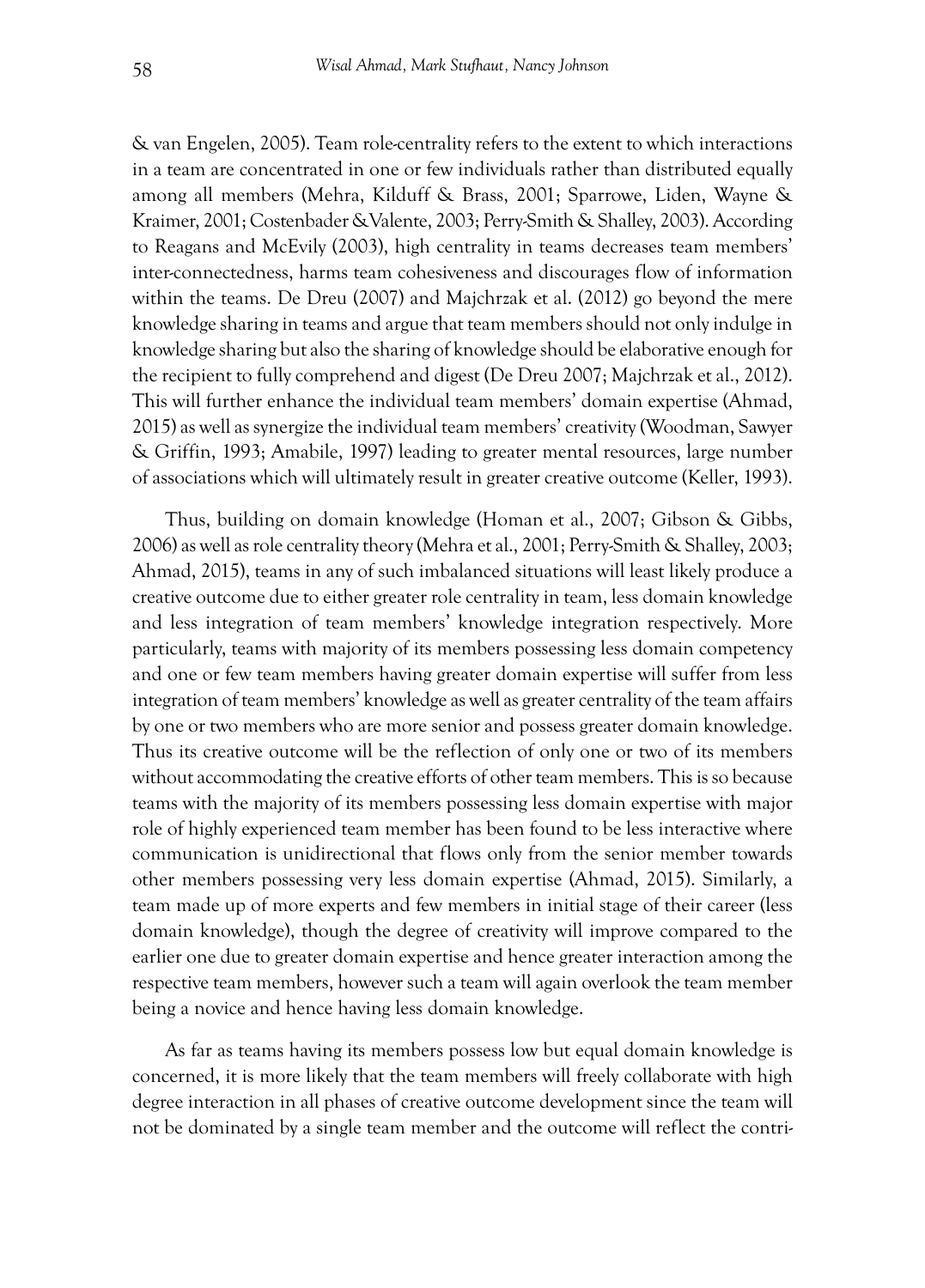bution of all team members. However, due to less expertise, the degree of creative outcome of such a team will be less than a team where all members have high and balanced domain knowledge. Further, such a team will also more likely produce comparatively a less creative outcome in comparison to team where more of its members have high domain knowledge with few members in the initial stage of their career. This is for the reason that although a team being balanced in its domain knowledge will have higher interaction level, but the low domain expertise of its members will not make its members capable to search a novel solution from their past experiences as compared to a team with more experts in their respective domain and few members in the initial stage of their career who will be in a better position to dig into a search of more creative idea. The comparison of a creative team dominated by one or few expert team members and another team having low, but balanced domain expertise by all its members is a bit tricky one. This study synthesis that both domain expertise as well as balance of team members' domain expertise **is** necessary for creative interactions among the team members and hence provides a synergy of knowledge that produces creative outcome. When a team is dominated by one of the most senior member, he will be respected for whatever he suggests and as such the decision will be made not on the basis of logical and critical discussion but by the willingness of senior most creative in the team. Moreover, such a team member has been found to remain a central figure in all team affairs such that all communication comes and goes towards him (Ahmad, 2015). The outcome developed by such a team is also less creative compared to teams where all interactive activities prevails (Ahmad, 2015). On the other hand, if team members are having though less but balanced domain knowledge will more likely indulge in interactions, critical and logical discussion revolving the objective of the team and the team decision will reflect objectivity rather subjectivity from a single team member. Further, though the less domain expertise may not facilitate a team member to cross his domain of expertise, but it is the beauty of collaboration and high level of interaction that helps individual team members to reach to the level of imagination that could have been difficult to reach alone (Schrage, 1995; Johar, Holbrook, & Stern, 2001). Thus, it is also hypothesized that such a team will comparatively indulge in greater interaction and will produce relatively greater creative outcome than a team dominated by a single most experienced and knowledgeable team member.

For ease and greater understanding, the different configuration of teams representing varying levels of domain expertise and team composition in terms of their domain knowledge as discussed above are represented by names such that a team having all its members possessing high and balanced domain expertise is termed as team A. Team A has been discussed above as most creative in terms of its outcome followed by Team B in which the majority of team members have high and moder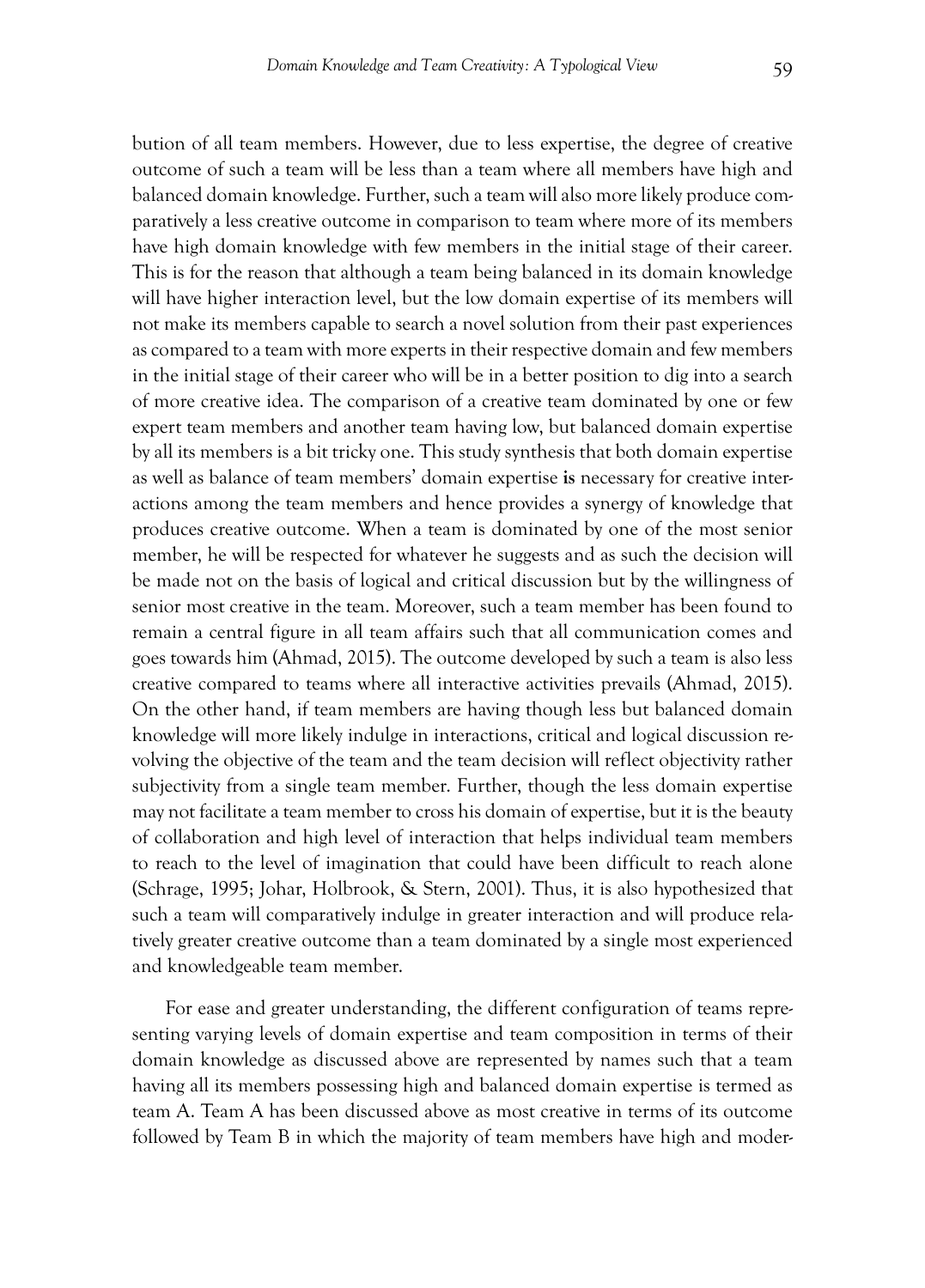ately balanced domain expertise. Team B has been argued to have a greater creative outcome than all teams except Team A. Team C is having all its members possess lesser domain knowledge; but is highly balanced and its creative outcome will rank third in creativity. More simply, the chronological order of team names represents the level of the respective team creativity. In team D, one of the members has the high domain knowledge; but highly imbalanced in terms of domain expertise of other team members. Team E consists of members with less domain knowledge and moderately imbalanced in terms of domain knowledge possessed by its members followed by Team F where all team members have less domain knowledge and highly imbalanced. The team configuration with varying levels of domain knowledge and team creativity is shown in a matrix form in table 1 below.

| <b>I CAIII CICALIVILY</b>    |                                                                             |                                                                                                            |                                                                                                                          |
|------------------------------|-----------------------------------------------------------------------------|------------------------------------------------------------------------------------------------------------|--------------------------------------------------------------------------------------------------------------------------|
| Level of Domain<br>Knowledge | <b>Team Configuration by Domain Knowledge</b>                               |                                                                                                            |                                                                                                                          |
|                              | Highly Balanced<br>Team                                                     | Moderately Balanced<br>Team                                                                                | Low Balanced Team                                                                                                        |
| High Domain<br>Knowledge     | TEAM -A<br>(All Team Members<br>with High and<br>Equal Domain<br>Knowledge) | TEAM-B<br>(Majority of Team Mem-<br>bers with high domain<br>Knowledge and One with<br>Novice Team Member) | TEAM-D<br>(ONLY One of the team<br>member has a very high Do-<br>main knowledge and Others<br>being Novice in the field) |
| Low Domain<br>Knowledge      | TEAM -C<br>(All Team Members<br>with Low BUT                                | TEAM - E<br>(All Team Members with<br>Low domain knowledge                                                 | TEAM-F<br>(All Team Members with<br>Low domain knowledge                                                                 |

with a slight difference in their domain Knowledge)

BUT greater difference of Domain Knowledge)

**Table 1:** Typology of Team Configuration, Team Members' Domain Knowledge and Team Creativity

# **2.1. Hypotheses**

Equal Domain Knowledge)

The above section discussed the different configuration of teams in the light of varying degree of team members' domain knowledge. This was mainly based on the theory of role centrality (Ahmad, 2015) and domain knowledge of each team member (Sosa, 2011; Kilgour, 2006). As argued in the above section, teams with its members possessing different degree of domain expertise are more likely to suffer from role-centrality issue and hence indulge in an imbalanced interaction that would lead to different level of creative outcome by the respective teams. Based on this discussion, the following hypotheses are deduced:

H<sub>1</sub>: Team A will produce significantly greater Creative Outcome than all other Teams.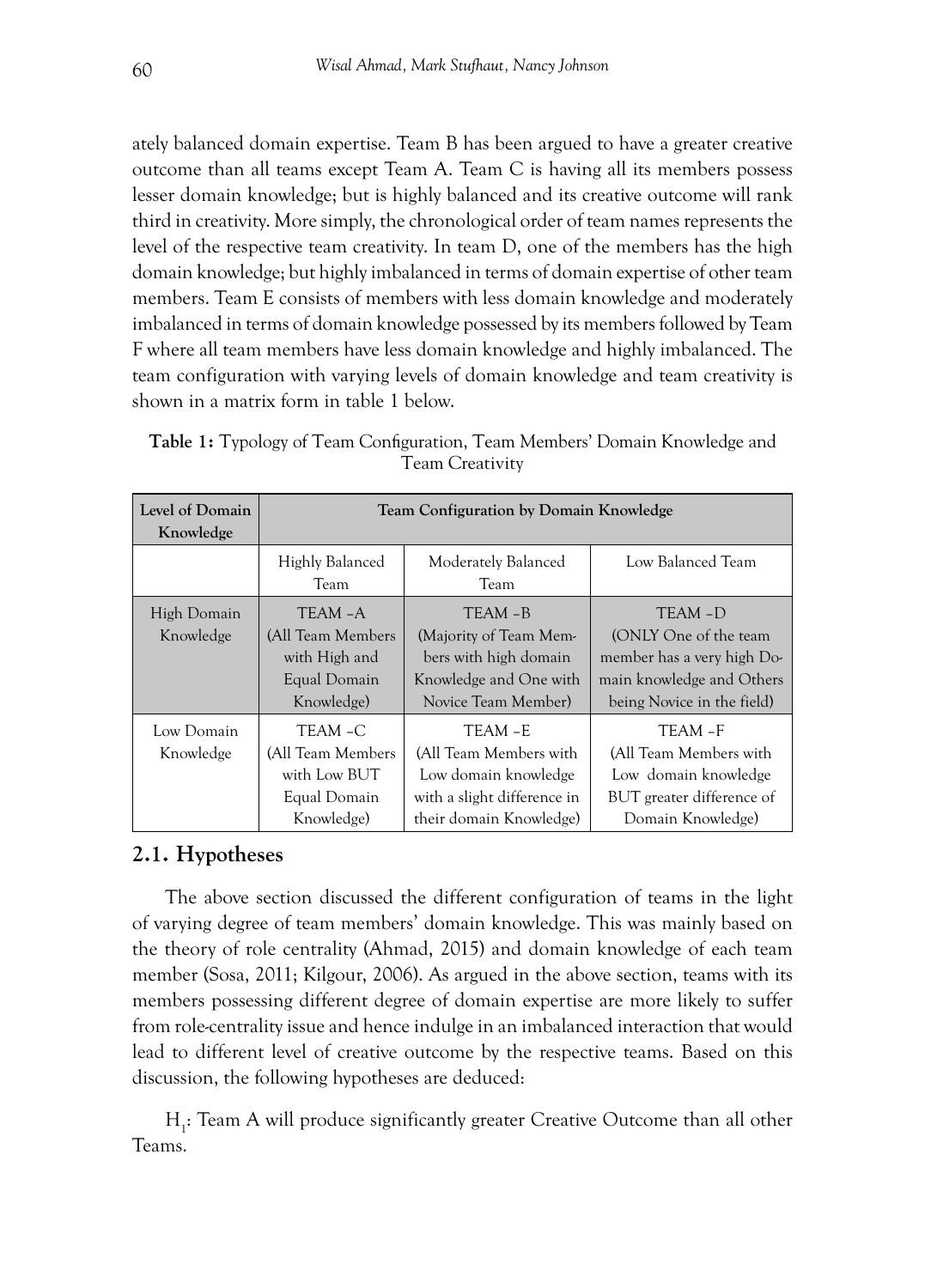H2 : Team B will produce significantly greater Creative Outcome than all other Teams except Team A.

H3 : Team C will produce significantly greater Creative Outcome than all other Teams except Team A and B.

H4 : Team D will produce significantly greater Creative Outcome than all other Teams except Team A, B and C.

H<sub>5</sub>: Team E will produce significantly greater Creative Outcome than Team F except Team A, B and C and D.

 $\mathrm{H}_6$ : Team F will produce significantly least Creative Outcome than all other Teams.

## **3. Limitations and Future Recommendations**

Despite the much significance of the study, the present study has a few limitations and as such opens up new and interesting avenues for future researchers. The study is more of a conceptual nature and presents a new typology on domain knowledge and team creativity which in fact makes it a unique work. Hence, the hypotheses developed in this study may be tested empirically in order to establish its validity. It can be more suitably tested in real organizations settings such as high tech firms, advertising agencies etc. Further, a cross cultural perspective of team interactions, domain knowledge and creativity can also be empirically investigated particularly in developed countries in order to know how creativity in teams can be accelerated. Further, the same hypotheses can be tested to see how much different organizations in any developed country practicing teamwork are creative.

#### **4. Conclusion**

Creativity research has now shifted from an individualistic perspective to a team based approach believing that team members having different expertise lead to synergy and hence a more creative outcome than an individualistic creativity (Chung, 2009; Rio Perez, 2006). However, recent researchers believe that teams suffering from issues such as role-centrality does not produce a creative outcome due to imbalanced domain knowledge of team and hence unidirectional interaction in the team (Ahmad, 2015). Since the interaction among team members have been stated to depend upon team members' level of domain expertise (Wasko & Faraj, 2005), it can be well argued that a team having a differing level of domain knowledge will have different level of team interactivity and hence different creative outcome. More precisely, creative team with a more balanced domain expertise of its members is more likely to have greater and balanced interaction among its members as compared to a team where one or two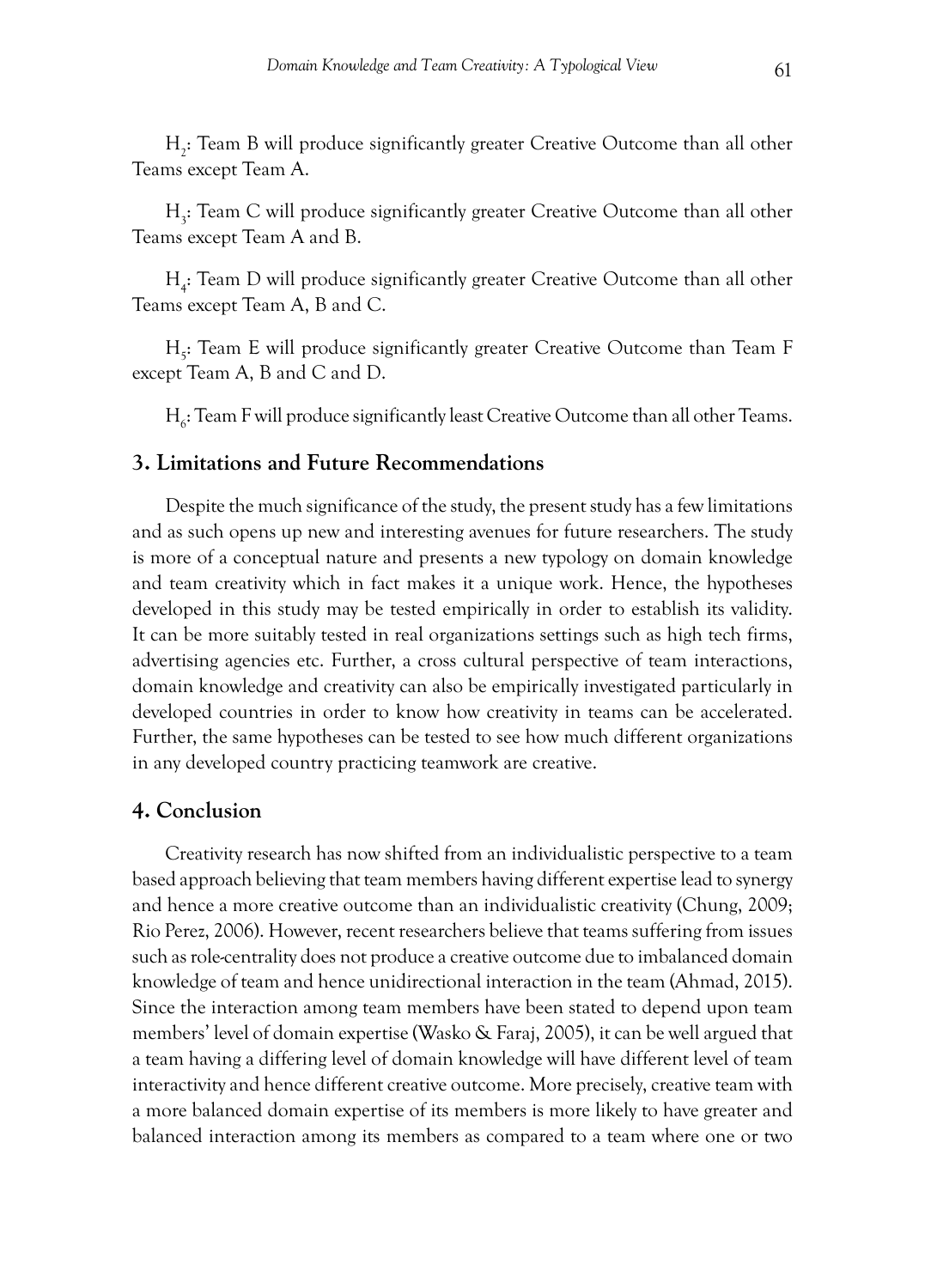members have greater domain competency but others have not. This has been termed as teams with imbalanced domain expertise where interaction is usually unidirectional coming from and the most senior towards the junior member and the final decision is not based on objective and logical grounds rather rests with the senior member (Ahmad, 2015). More precisely, creative team with a more balanced domain expertise of its members is more likely to have greater and balanced interaction compared to the one where team members possess imbalanced domain knowledge.

Overall, this study can be regarded as making much theoretical and practical implications. First, the study focuses on domain knowledge of team members and creativity from a continuum perspective; thus enabling researchers to more clearly understand the nature of teamwork and creativity. Second, this study conceives more creative teams compared to a least creative team by looking into the composition of domain knowledge possessed by its team members.

## **References**

- Ahmad, W. (2015). *Understanding the collaborative dynamics of creative team: Implications for creative advertising design*. Unpublished Postdoctoral Paper, University of Kentucky, USA.
- Amabile, T. M. (1995). Attributions of creativity: What are the consequences? *Creativity Research Journal*, *8*(4), 423-426*.*
- Amabile, T. M. (1997). Motivating creativity in organizations: On doing what you love and loving what you do. *California Management Review, 40*(1), 39–59*.*
- Amabilie, T. M., & Khaire, M. (2008). Creativity and the role of the leader. *Harvard Business Review*, *86*(10), 101-109.
- Ang, S. H., Lee, Y. H., & Leong, S. M. (2007). The Ad creativity cube: Conceptualization and initial validation. *Journal of the Academy of Marketing Science, 35*(2), 220-232.
- Brodbeck, F. C., Kerschreiter, R., Mojzisch, A., & Schulz-Hardt, S. (2007). Group decision making under conditions of distributed knowledge: The information asymmetries model. *Academy of Management Journal, 32*(2)*,* 459-479.
- Chung, S. E. (2009). *Supporting creativity in interdisciplinary teamwork: Examining relationships among individual traits, group characteristics, team process and creative performance in an applied setting.* Unpublished Master dissertation. University of Florida.
- Costenbader, E., & Valente, T. W. (2003). The stability of centrality measures when networks are sampled. *Social Networks*, *25*(4), 283–307.
- De Dreu, C. K. W. (2007). Cooperative outcome interdependence, task reflexivity, and team effectiveness: A motivated information processing perspective. *Journal of Applied Psychology, 92*(3), 628-638.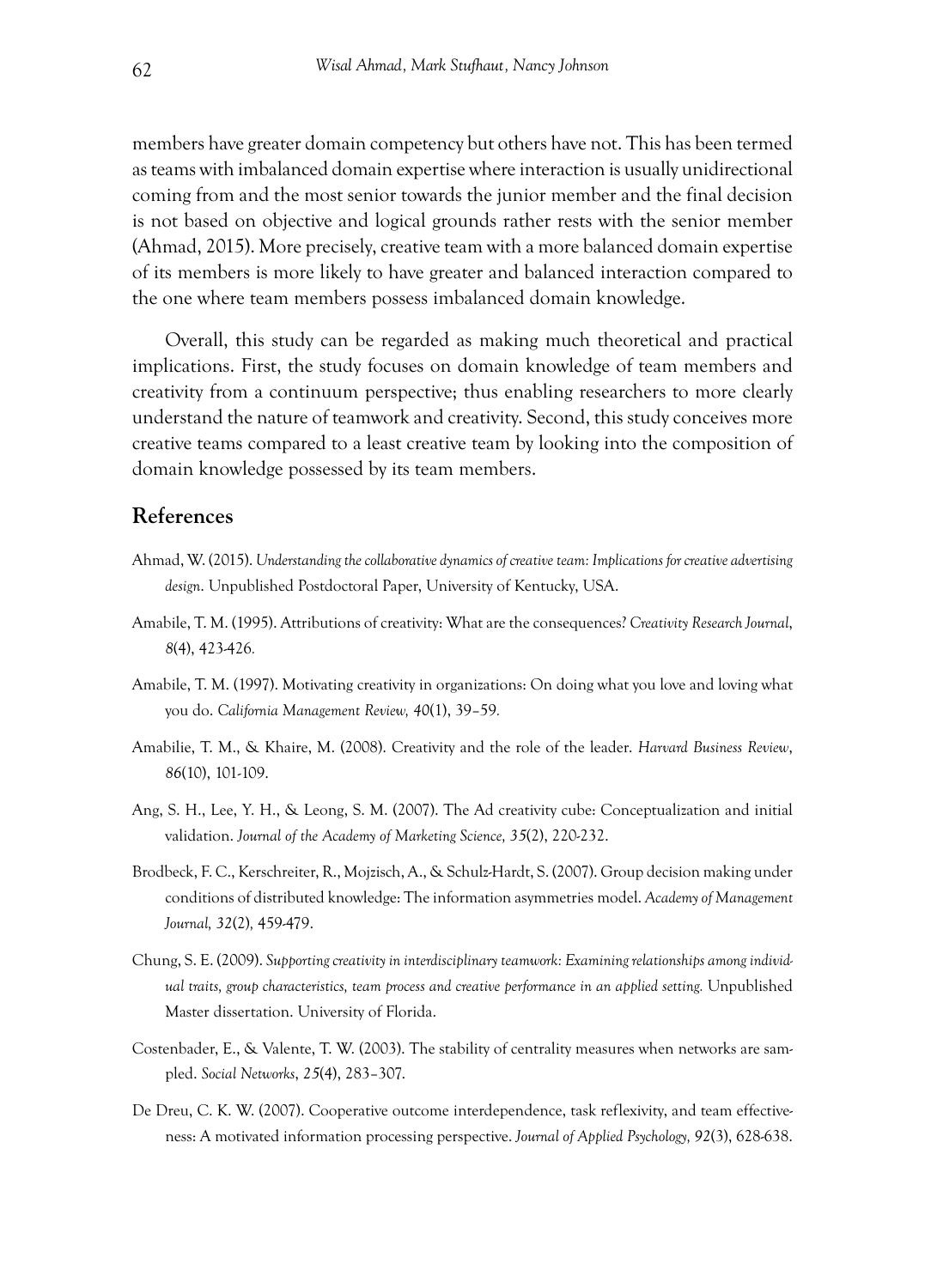- Freeman, L. C. (1979). Centrality in social networks: Conceptual clarification. *Social Networks*, *1*(3), 215–39.
- Gibson, C. B., & Gibbs, J. L. (2006). Unpacking the concept of virtuality: The effects of geographic dispersion, electronic dependence, dynamic structure, and national diversity on team innovation. *Administrative Science Quarterly, 21*(3), 451-495.
- Gilson, L. L., Mathieu, J. E., Shalley, C. E., & Ruddy, T. M. (2005). Creativity and standardization: Complementary or conflicting drivers of team effectiveness? *Academy of Management Journal, 48*(3), 521-531.
- Gong, Y., Kim, T. Y., Zhu, J., & Lee, D. R. (2013). A multilevel model of team goal orientation, information exchange, and creativity. *Academy of Management Journal*, *56*(3)*,* 827-851.
- Hambrick, D. C., Cho, T. S., & Chen, M. J. (1996). The influence of top management team heterogeneity on firms' competitive moves. *Administrative Science Quarterly, 41*(4), 659-684.
- Hargadon, A. B., & Bechky, B. A. (2006). When collections of creatives become creative collectives: A field study of problem solving at work. *Organization Science, 17*(4), 484-500.
- Homan, A. C., Van Knippenberg, D., Van Kleef, G. A., & De Dreu, C. K. W. (2007). Bridging faultlines by valuing diversity: Diversity beliefs, information elaboration, and performance in diverse work groups. *Journal of Applied Psychology, 92*(5), 1189-1199.
- Jehn, K. A., Northcraft, G. B., & Neale, M. A. (1999). Why some differences make a difference: A field study of diversity, conflict, and performance in workgroups. *Administrative Science Quarterly, 44*(4), 741-463.
- Johar, G. V., Holbrook, M. B., & Stern, B. B. (2001). The role of myth in creative advertising design: Theory, process and outcome. *Journal of Advertising*, *30*(2), 1-25.
- Kilgour, A. M. (2006). *The creative process: the effects of domain specific knowledge and creative thinking techniques on creativity*. Unpublished doctoral dissertation, University of Waikato.
- Keller, K. L. (1993). Conceptualizing, measuring, and managing customer-based brand equity*. Journal of Marketing*, *57*(1), 1-22.
- Kratzer, J., Leenders, R. T. A. J., & van Engelen, J. M. L. (2005). Keep virtual R&D teams creative. *Research and Technology Management*, *48*(1), 13–16.
- Leenders, R. T. A. J., van Engelen, J. M. L., & Kratzer, J. (2003). Virtuality, communication, and new product team creativity: A social network perspective. *Journal of Engineering and Technology Management*, *20*(1-2), 69–92.
- Lu, L., Yuan, Y. C., & McLeod, P. L. (2012). Twenty-five years of hidden profiles in group decision making: A meta-analysis. *Personality and Social Psychology Review*, *16*(1), 54-75.
- Majchrzak, A., More, P. H. B., & Faraj, S. (2012). Transcending knowledge differences in cross-functional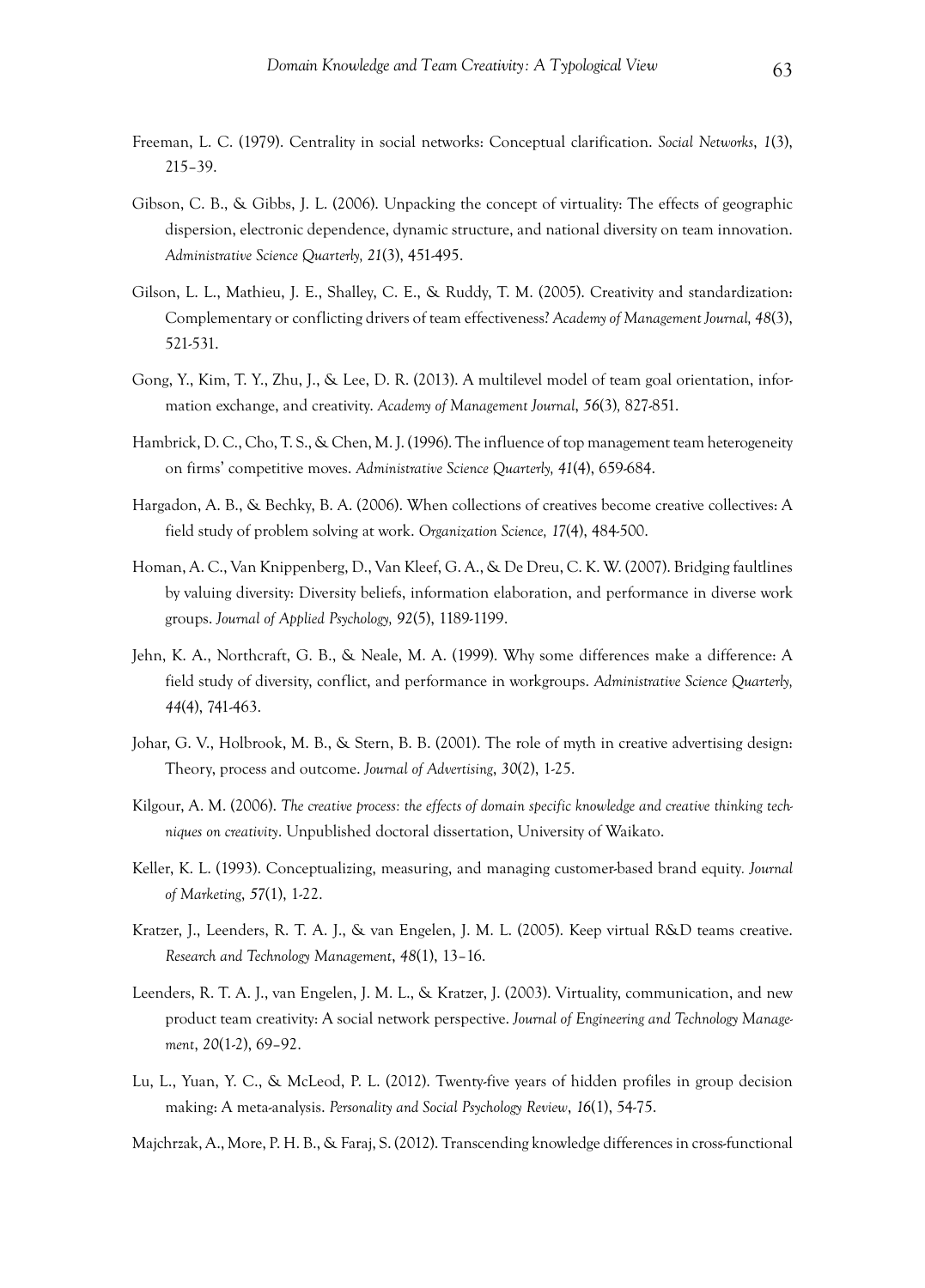teams. *Organization Science*, *23*(4), 951-970.

- Massey, A. P., Montoya-Weiss, M. M., & O'Driscoll, T. M. (2002). Knowledge management in pursuit of performance: Insights from Nortel networks. *MIS Quarterly, 26*(3), 269-289.
- Mehra, A., Kilduff, M., & Brass, D. (2001). the social networks of high and low self-monitors: Implications for workplace performance. *Administrative Science Quarterly*, *46*(2), 121–46.
- Paulus, P. B. (2008). Fostering creativity in groups and teams. In J. Zhou & C. Shalley (Eds.), *Handbook of organizational creativity.* (pp. 165-188). New York: Lawrence Erlbaum.
- Paulus, P. B., & Yang, H. C. (2000). Idea generation in groups: A basis for creativity in organizations. *Organizational Behavior and Human Decision Processes*, *82*(1), 76–87.
- Perry-Smith, J. E., & Shalley, C. E. (2003). The social side of creativity: A static and dynamic social network perspective. *Academy of Management Review*, *28*(1), 89–106.
- Polzer, J. T., Milton, L. P., & Swann, W. B. J. (2002). Capitalizing on diversity: Interpersonal congruence in small work groups. *Administrative Science Quarterly, 47*(2)*,* 286-324.
- Quinn, F. M. (2000). Reflection and reflective practice. In C. Davies, L. Finlay, & A. Bullman (Eds.), *Changing practice in health and social care*. (pp.81-90). London: Sage Publications.
- Reagans, R., & McEvily, B. (2003). Network structure and knowledge transfer: the effects of cohesion and range. *Administrative Science Quarterly*, *48*(3), 240–67.
- Rio Perez, J. D. (2006). Research in advertising creativity in the Journal of Advertising (1972-2006). *Journal of Advertising, 35*(3)*,* 1-14.
- Schrage, M. (1995). *No more teams! Mastering the dynamics of creative collaboration.* New York: Currency Doubleday.
- Somech, A. (2006). The effects of leadership style and team process on performance and innovation in functionally heterogeneous teams. *Journal of Management, 32*(1), 132-157.
- Sosa, M. E. (2011). Where do creative interactions come from: The role of tie content and social network. *Organization Science, 22*(1)*,* 1-21.
- Sparrowe, R. T., Liden, R. C., Wayne, S. J., & Kraimer, M. L. (2001). Social networks and the performance of individuals and groups. *Academy of Management Journal*, *44*(2), 316–25.
- Srivastava, A., Bartol, K. M., & Locke, E. A. (2006). Empowering leadership in management teams: Effects on knowledge sharing, efficacy, and performance. *Academy of Management Journal, 49*(6)*,* 1239-1251.
- Taggar, S. (2002). Individual creativity and group ability to utilize individual creative resources: A multilevel model. *Academy of Management Journal, 45*(2)*,* 315-330.
- Tiwana, A., & McLean, E. R. (2005). Expertise integration and creativity in information systems development. *Journal of Management Information Systems, 22*(1)*,* 13-43.